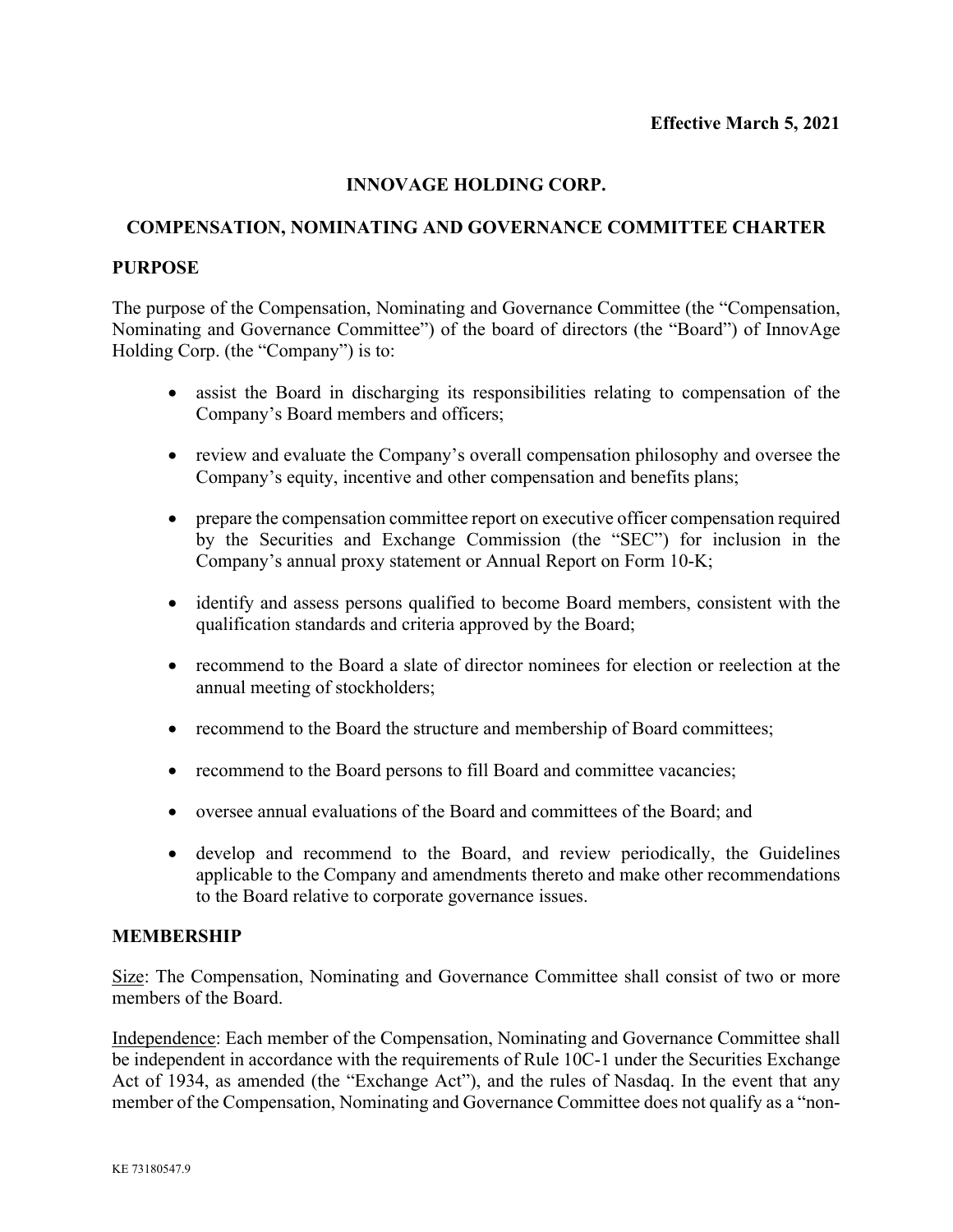employee director" for purposes of Rule 16b-3 under the Securities Exchange Act of 1934, then all compensation that is intended to be exempt from Section 16 shall also be approved by the Board or a subcommittee made up of members of the Board who qualify as nonemployee directors.

Onboarding / Education: The Company will provide new members of the Compensation, Nominating and Governance Committee with appropriate onboarding briefings, and the full Compensation, Nominating and Governance Committee with educational resources and opportunities related to executive compensation and other matters may be requested by the Compensation, Nominating and Governance Committee.

Appointment/Term/Removal: The members of the Compensation, Nominating and Governance Committee shall be appointed by the Board. The members of the Compensation, Nominating and Governance Committee shall serve for such term or terms as the Board may determine or until earlier resignation or death. The Board may remove any member from the Compensation, Nominating and Governance Committee at any time with or without cause.

# **STRUCTURE AND OPERATIONS**

Leadership: The Board shall designate a member of the Compensation, Nominating and Governance Committee as the chairperson based on recommendations of the Board.

Meetings: The Compensation, Nominating and Governance Committee shall meet at least two times a year at such times and places as it deems necessary to fulfill its responsibilities. The agenda for Compensation, Nominating and Governance Committee meetings will be prepared by the Compensation, Nominating and Governance Committee chairperson in consultation with the other Compensation, Nominating and Governance Committee members. The Compensation, Nominating and Governance Committee shall keep minutes of its proceedings and report regularly to the Board regarding its discussions and actions and shall make recommendations to the Board as appropriate. A majority of the members of the Compensation, Nominating and Governance Committee shall constitute a quorum for the transaction of business. The Compensation, Nominating and Governance Committee may act only upon approval of a majority of its members constituting a quorum. The action of the Compensation, Nominating and Governance Committee at a meeting at which a quorum is present shall be the act of the Compensation, Nominating and Governance Committee. The Compensation, Nominating and Governance Committee may act in writing by the unanimous consent of its members. The Compensation, Nominating and Governance Committee is otherwise governed by the same rules regarding meetings (including meetings in person or by telephone or other similar or electronic communications equipment), action without meetings, notice, waiver of notice and quorum and voting requirements as are applicable to the Board.

The Compensation, Nominating and Governance Committee may invite any members of management to its meetings as it deems appropriate. However, the Compensation, Nominating and Governance Committee shall meet regularly without such individuals present, and in all cases the CEO and any other such officers shall not be present at meetings at which their compensation or performance is discussed or determined.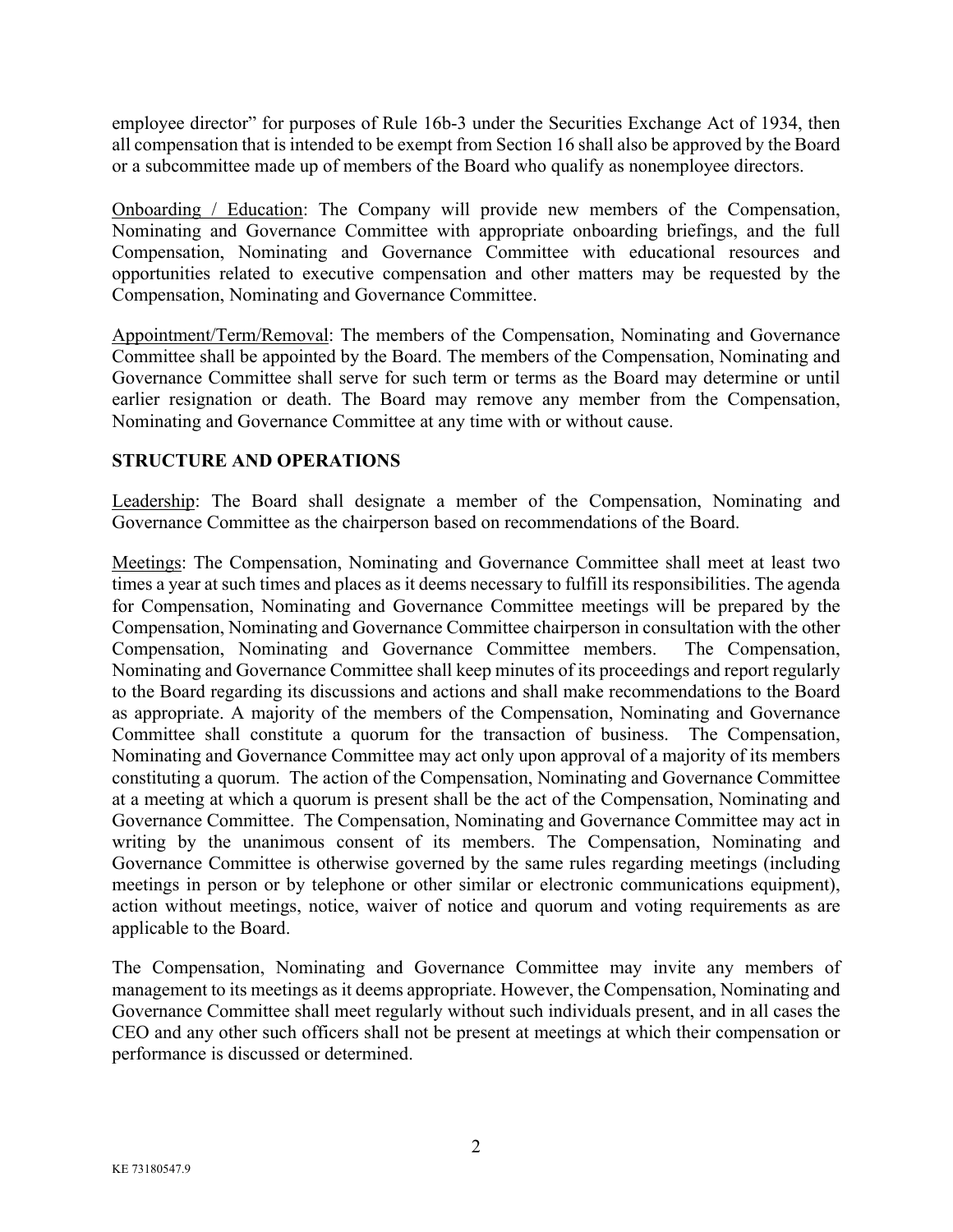Outside Advisors: The Compensation, Nominating and Governance Committee shall have the authority, in its sole discretion, to retain and terminate a compensation consultant, director search firm, outside legal counsel and such other advisors as it deems necessary to fulfill its duties and responsibilities under this Charter. However, the Compensation, Nominating and Governance Committee shall not be required to implement or act consistently with the advice or recommendations of the compensation consultant, director search firm, outside legal counsel or other advisor, and the authority granted in this Charter shall not affect the ability or obligation of the Compensation, Nominating and Governance Committee to exercise its own judgment in fulfillment of its duties under this Charter. The Compensation, Nominating and Governance Committee shall set the compensation and retention terms and oversee the work of the compensation consultant, director search firm, outside legal counsel or any other advisors. Any communications between the Compensation, Nominating and Governance Committee and its outside legal counsel will be privileged communications.

Compensation Consultant, Director Search Firm and other Advisor Independence/Conflicts of Interest: In retaining or seeking advice from compensation consultants, the Compensation, Nominating and Governance Committee must take into consideration the factors specified in the rules of Nasdaq. The Compensation, Nominating and Governance Committee may retain, or receive advice from, any compensation consultant they prefer, including ones that are not independent, after considering the specified factors. The Compensation, Nominating and Governance Committee is not required to assess the independence of any compensation consultant, director search firm or other advisor that acts in a role limited to consulting on any broad-based plan that does not discriminate in scope, terms or operation in favor of executive officers or directors and that is generally available to all salaried employees or providing information that is not customized for a particular company or that is customized based on parameters that are not developed by the consultant or advisor, and about which the consultant or advisor does not provide advice.

The Compensation, Nominating and Governance Committee shall evaluate whether any compensation consultant retained or to be retained by it has any conflict of interest.

Funding: The Compensation, Nominating and Governance Committee shall receive appropriate funding from the Company, as determined by the Compensation, Nominating and Governance Committee in its capacity as a committee of the Board, for the payment of compensation to any compensation consultant, director search firm, outside legal counsel and any other advisors, and the ordinary administrative expenses of the Compensation, Nominating and Governance Committee that are necessary or appropriate in carrying out its duties.

Delegation of Authority: Subject to the terms and conditions of the Director Nomination Agreement, the Compensation, Nominating and Governance Committee shall have the authority to delegate any of its responsibilities, along with the authority to take action in relation to such responsibilities, to one or more subcommittees as the Compensation, Nominating and Governance Committee may deem appropriate in its sole discretion, so long as any such committee is comprised entirely of independent directors and has a written charter.

Books and Reports: The Compensation, Nominating and Governance Committee will have access to the Company's books, records, facilities and personnel.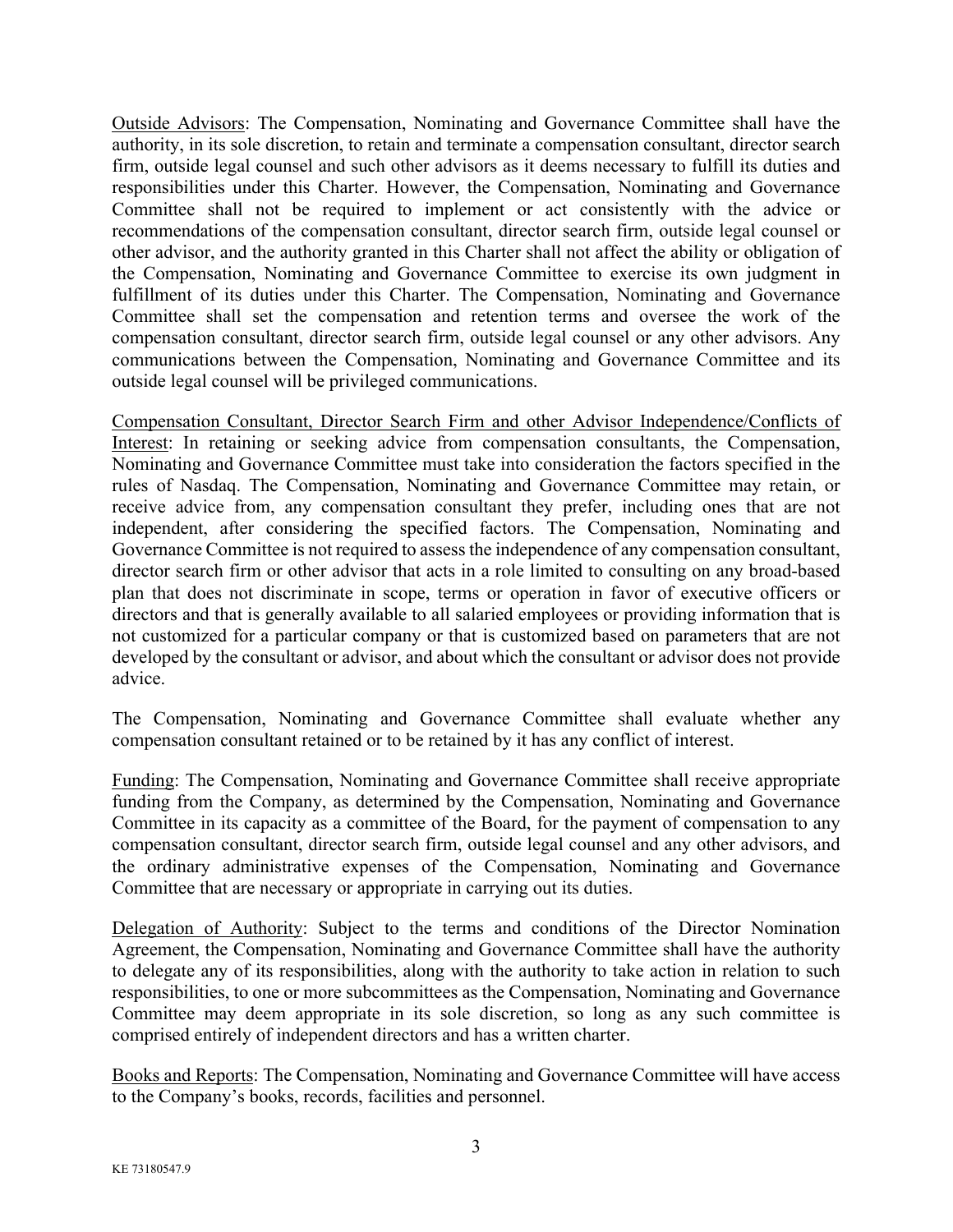## **DUTIES AND RESPONSIBILITIES**

The Compensation, Nominating and Governance Committee shall have the following authority and responsibilities:

#### **Compensation:**

- 1. CEO Compensation: To review and approve annually the corporate goals and objectives applicable to the compensation of the chief executive officer ("CEO"), evaluate at least annually the CEO's performance in light of those goals and objectives, and recommend to the Board the CEO's compensation level based on this evaluation. In determining the long-term incentive component of CEO compensation, the Compensation, Nominating and Governance Committee may consider the Company's performance and relative stockholder return, the value of similar incentive awards given to CEOs at comparable companies and the awards given to the Company's CEO in past years. In evaluating and recommending CEO compensation, the Compensation, Nominating and Governance Committee shall consider the results of the most recent stockholder advisory vote on executive compensation ("Say on Pay Vote") required by Section 14A of the Exchange Act, if applicable.
- 2. Executive Officer Compensation: To determine and approve the compensation of all other executive officers. In evaluating and determining executive compensation, the Compensation, Nominating and Governance Committee shall consider the results of the most recent Say on Pay Vote, if applicable.
- 3. Compensation and Benefits Programs: To oversee overall compensation and benefits programs and policies. Named fiduciary responsibility and responsibility for day-to-day administration of such programs is delegated to the Company's chief people officer, or individual occupying a similar capacity, including authority to make certain limited amendments, modifications or supplements to designated benefit plans, trusts and related documents. Amendment or modification authority not so delegated shall remain with the Compensation, Nominating and Governance Committee or the Board, as appropriate.
- 4. Incentive/Equity Plans: To review, and make recommendations to the Board regarding, incentive compensation plans and equity-based plans, which includes the ability to adopt, amend and terminate such plans, and proposals regarding any such plans to be included in the Company's proxy statement. To administer the Company's incentive compensation plans and equity-based plans, including designation of the employees to whom the awards are to be granted, the amount of the award or equity to be granted and the terms and conditions applicable to each award or grant, subject to the provisions of each plan. To consider the results of the most recent Say on Pay Vote, if applicable, when reviewing and making recommendations regarding incentive compensation plans and equity-based plans, including whether to adopt, amend or terminate any such plans.
- 5. Employee Benefit Plans: To monitor the effectiveness of non-equity based benefit plan offerings, including but not limited to non-qualified deferred compensation, fringe benefits and any perquisites, in particular those pertaining to executive officers, and approve any material new employee benefit plan or change to an existing plan that creates a material financial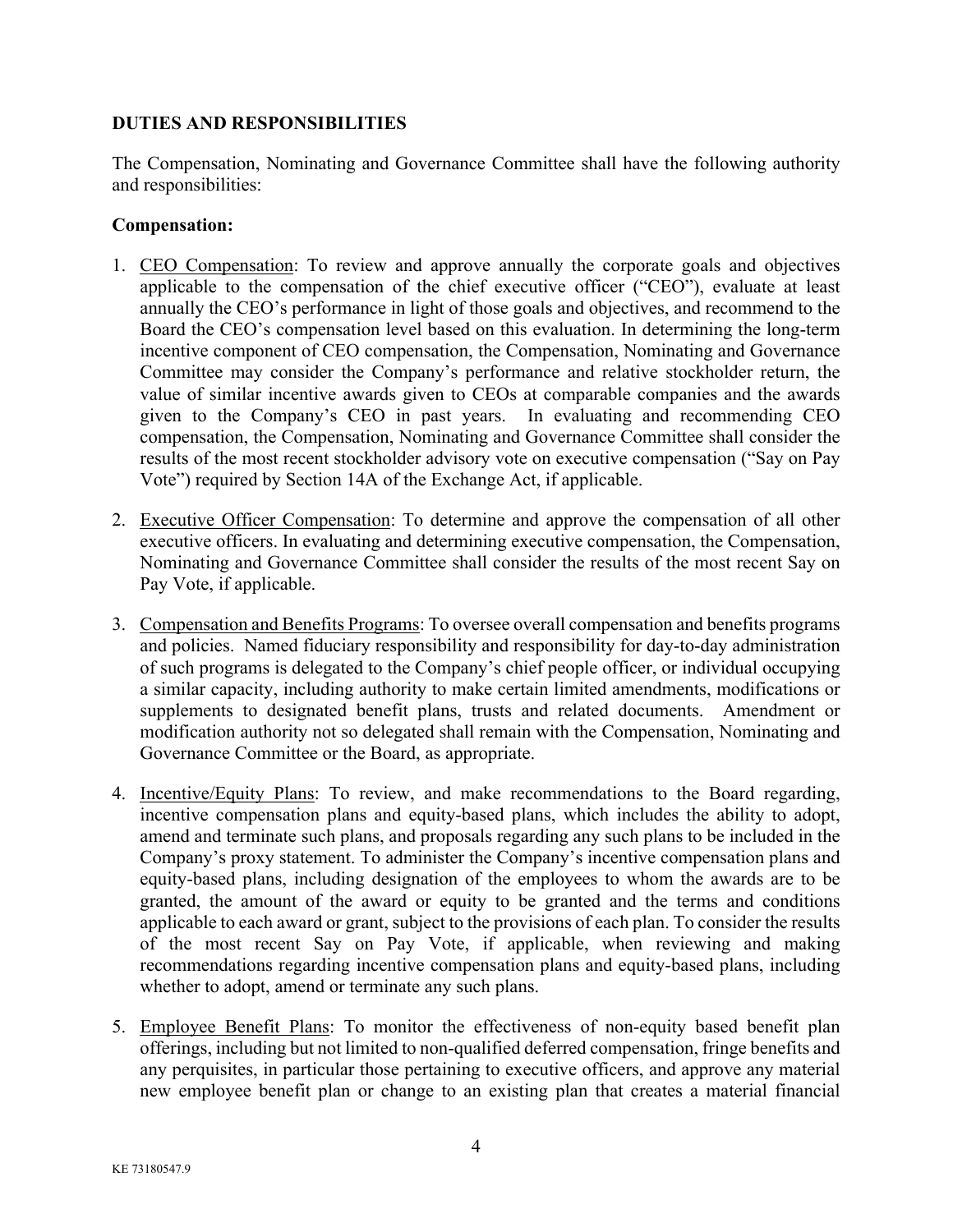commitment by the Company. In its discretion, the Compensation, Nominating and Governance Committee may otherwise approve, amend, modify, ratify or interpret the terms of, or terminate, any non-equity based benefit plan or delegate such authority to the extent such delegation is permitted. To oversee employee benefit plans, except as the Compensation, Nominating and Governance Committee otherwise expressly determines or applicable law otherwise expressly requires. The Compensation, Nominating and Governance Committee shall not act as a fiduciary with respect to any benefit plans or programs under the Employee Retirement Income Security Act of 1974 or otherwise.

- 6. Peer Group: To set the composition of the peer company group used for market comparison for executive compensation.
- 7. Compensation Disclosure: To review and discuss with management the Company's Compensation Discussion and Analysis ("CD&A") and the related executive compensation information, and determine whether or not to recommend the CD&A and related executive compensation information be included in the Company's annual report on Form 10-K and proxy statement, as required, and produce the Compensation, Nominating and Governance Committee report, as required, on executive officer compensation required to be included in the Company's proxy statement or annual report on Form 10-K.
- 8. Employment/Severance Agreements: To review, and make recommendations to the Board regarding, any employment agreements and any severance arrangements or plans, including any benefits to be provided in connection with a change in control, for the CEO and other executive officers, which includes the ability to adopt, amend and terminate such agreements, arrangements or plans.
- 9. Stock Ownership Guidelines: To determine stock ownership guidelines for the CEO and other executive officers and monitor compliance with such guidelines.
- 10. Risk Management: To review the Company's incentive compensation arrangements to determine whether they encourage excessive risk-taking, to review and discuss at least annually the relationship between risk management policies and practices and compensation, and to evaluate compensation policies and practices that could mitigate any such risk.
- 11. Say-on-Pay Frequency: To review and recommend to the Board for approval the frequency with which the Company will conduct Say-on-Pay Votes, taking into account the results of the most recent stockholder advisory vote on frequency of Say-on-Pay Votes required by Section 14A of the Exchange Act, to review and approve the proposals regarding the Say-on-Pay Vote and the frequency of the Say-on-Pay Vote to be included in the Company's proxy statement, if applicable.
- 12. Director Compensation: To review all director compensation and benefits for service on the Board and Board committees at least once a year and to recommend any changes to the Board as necessary.
- 13. Compensation, Nominating and Governance Committee Performance Evaluation: To conduct an annual evaluation of the performance of its duties under this Charter and to present the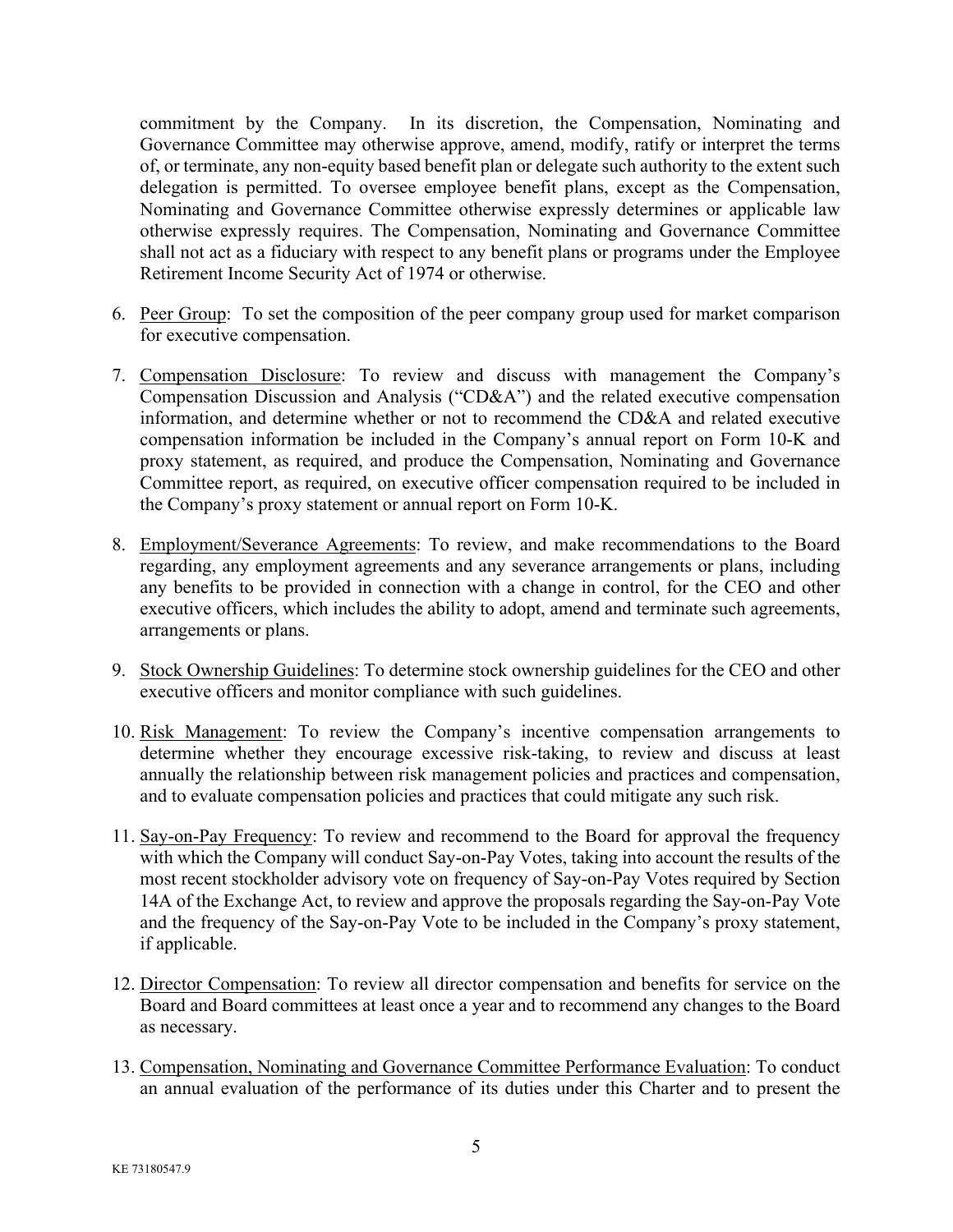results of the evaluation to the Board. The Compensation, Nominating and Governance Committee shall conduct this evaluation in such manner as it deems appropriate.

14. Compensation, Nominating and Governance Committee Charter Review: To review this Charter at least annually and recommend any proposed changes to the Board for approval.

## **Nominations and Governance:**

- 1. Director Qualifications: To determine the qualifications, qualities, skills, and other expertise required to be a director and to develop, and recommend to the Board for its approval, criteria to be considered in selecting nominees for director (the "Director Criteria"). To periodically review and, if desirable, recommend changes to the criteria for the selection of new directors as adopted by the Board from time to time as set forth in the Guidelines.
- 2. Director Nominee Identification/Screening: To identify, recruit, screen and recommend individuals qualified to become members of the Board, consistent with the Director Criteria. To identify, recruit and recommend to the Board only those candidates that the Compensation, Nominating and Governance Committee believes are qualified to become Board members consistent with the criteria for selection of new directors adopted from time to time by the Board and shall consider the performance of incumbent directors in determining whether to recommend them for reelection. To review the contributions of incumbent directors in determining whether to recommend that the Board nominate them for reelection to the Board.
- 3. Third Party Director Nomination Rights: To fill vacancies on the Board in accordance with any stockholders agreement (as such may be amended from time to time) governing the composition of the Board or the Company's committees (including the Compensation, Nomination and Governance Committee) exists, including the Director Nomination Agreement. Compensation, Nominating and Governance Committee oversight of director nominations shall not apply in cases where the right to nominate a director legally belongs to a third party.
- 4. Director Nominee Approval: To make recommendations to the Board regarding the selection and approval of the nominees for director to be filled by the Board of Directors or submitted to a stockholder vote at an annual or special meeting of stockholders.
- 5. Director Independence: To develop and recommend to the Board for approval standards for determining whether a director is independent.
- 6. Board Refreshment: To review the size of the Board and ensure that qualified director candidates with a diversity of gender, ethnicity and tenure are included in each pool of candidates from which Board nominees are chosen, and to review the Company's policies, programs and initiatives for employee diversity and inclusion and provide guidance to the Board on diversity matters.
- 7. Shareholder Director Nominations: To consider any director candidates recommended by the Company's stockholders pursuant to the procedures set forth in the Company's bylaws and described in the Company's proxy statement.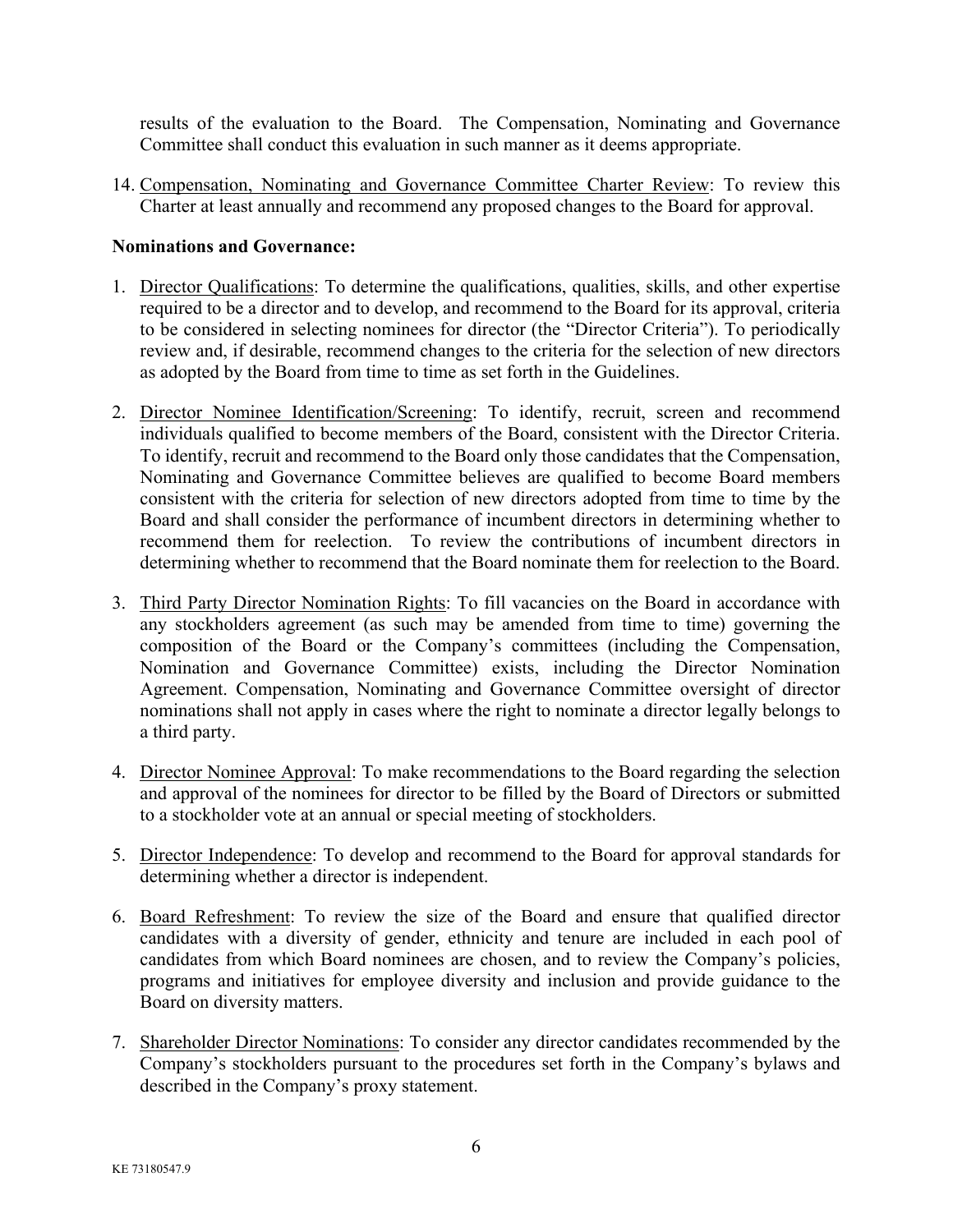- 8. Shareholder Proposals: To review shareholder proposals and recommend Board responses pursuant to Rule 14A-8 of the Exchange Act.
- 9. Shareholder Engagement: To oversee engagement with stockholders and proxy advisory firms, and to review proxy advisory firm policies and voting recommendations.
- 10. Board Leadership: To review the Board's leadership structure and recommend changes to the Board as appropriate.
- 11. Board Committee Membership and Structure: To review the Board's committees sizes, structure and composition and to make recommendations to the Board regarding the appointment of directors to serve as members of each committee and committee chairperson annually. To periodically review and, if desirable, recommend to the Board changes in the number, responsibilities and membership of the Board committees, and recommend that the Board establish any special committees as necessary to properly address ethical, legal or other matters that may arise from time to time.
- 12. Board and Committee Vacancies: To propose to the Board director candidates to fill vacancies on the Board or on Board committees in the event of a director's resignation, death or retirement, a change in Board or committee composition requirements, or expansion of the Board or committee.
- 13. Changed Circumstances of Directors: To review the appropriateness of a director's continued Board and committee membership in light of any change in the director's employment, relationship with the Company or any other changed circumstance that could affect the director's independence, qualifications or availability.
- 14. Corporate Governance Documents: To renew, propose changes to the Board, or develop, as needed, the Company's Certificate of Incorporation, Bylaws, Code of Ethics, Corporate Governance Guidelines, and diversity, sustainability other corporate governance policies.
- 15. Corporate Governance Disclosure: To review and discuss with management disclosure of the Company's corporate governance practices, including information regarding the operations of the Compensation, Nominating and Governance Committee and other Board committees, director independence and the director nominations process, and to recommend that this disclosure be included in the Company's proxy statement or annual report on Form 10-K, as applicable.
- 16. Corporate Governance Trends: To review emerging corporate governance trends and practices, and recommend changes to the Company's corporate governance practices to the Board.
- 17. Outside Directorships: To review and approve, as appropriate, any requests from directors or officers to stand for election to any outside for-profit boards of directors.
- 18. Succession Planning: To develop and recommend to the Board for approval a CEO succession plan (the "Succession Plan"), review the Succession Plan periodically, develop and evaluate